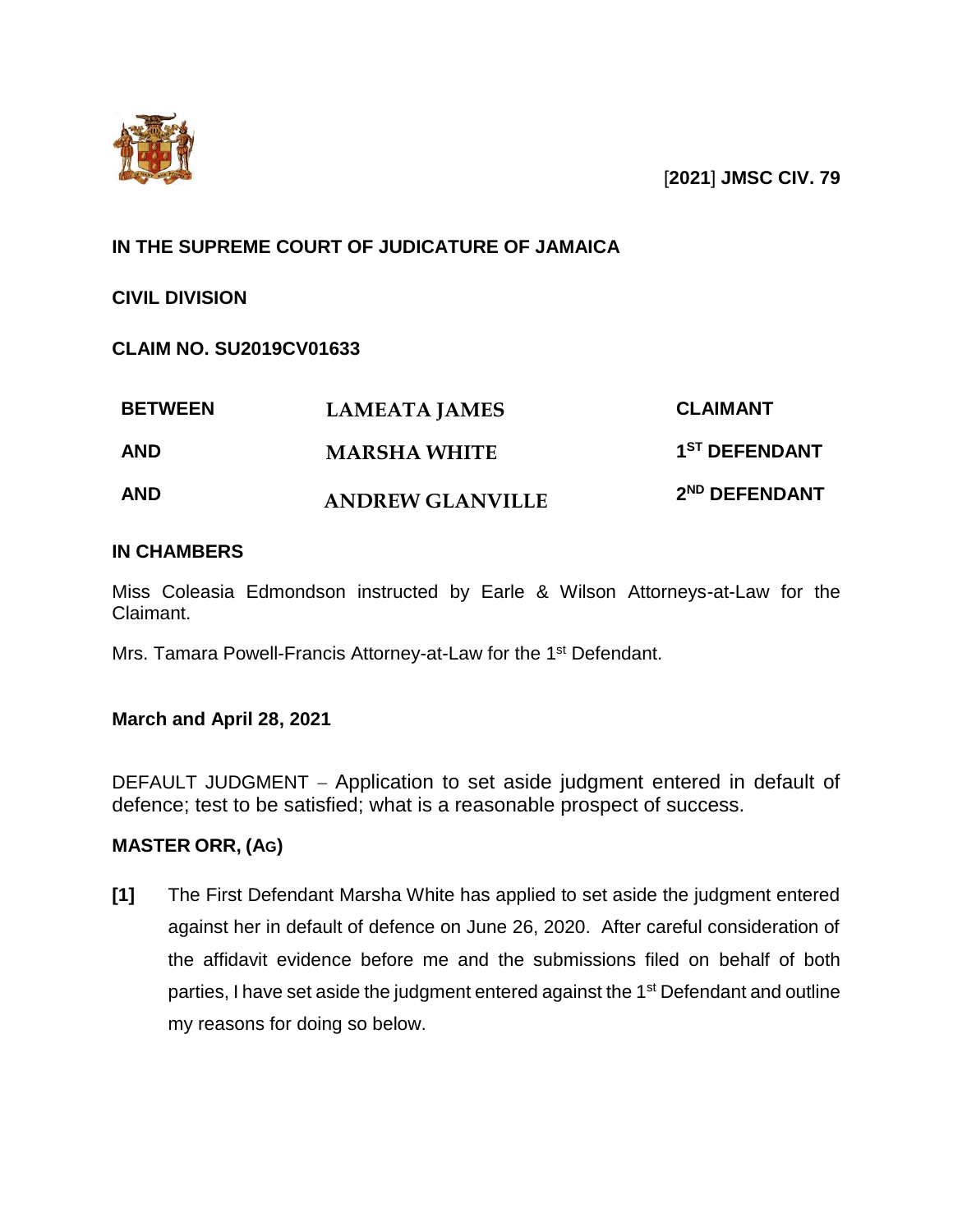- **[2]** Miss James the Claimant herein purchased land at Maple Leaf Drive in the parish of Saint Andrew from the 2<sup>nd</sup> Defendant, Andrew Glanville in or around 2016. Miss White who is an Attorney-at-Law had conduct of the sale for both parties.
- **[3]** Miss James alleges in her claim that she purchased the property for an agreed price of \$9,000,000.00 but only realized that she had paid the  $2<sup>nd</sup>$  Defendant \$11,000,000.00 when she reviewed the receipts which she received for payment of monies towards the purchase price.
- **[4]** She now claims the sum of \$2,020,000.00 which she alleges she overpaid the 2nd Defendant as she agreed to purchase the property for \$9,000,000.00 only. She alleges that Miss White who represented both the vendor and the purchaser in the sale, colluded with the vendor, Mr. Glanville to fleece her of \$2,020,000.00.
- **[5]** Miss White filed an Acknowledgement of Service on May 20, 2019, wherein she indicated that she was served with the claim form herein on May 6, 2019. She was required to file her defence within 42 days of being served with the claim but failed to do so. She was served with the default judgment on September 2, 2020.
- **[6]** In her affidavit in support of her application and also in the draft defence exhibited to her affidavit Miss White denies that she owes Miss White the sum claimed or any sum at all. She argues that this claim should not have been made against her.
- **[7]** She has outlined her recollection of the events surrounding Miss James' purchase of 10 Maple Leaf Avenue, Kingston 10, and the role that she played as Attorneyat-Law.
- **[8]** In defending the claim Miss White states that while she acted for both parties in the agreement for sale, she acted in a limited capacity for the claimant as Miss James retained solicitors in the UK who perused the agreement for sale on behalf of the claimant before she executed same.
- **[9]** In further response to the allegations that she colluded with the 2nd Defendant, Miss White states that she had previously represented the 2<sup>nd</sup> Defendant Andrew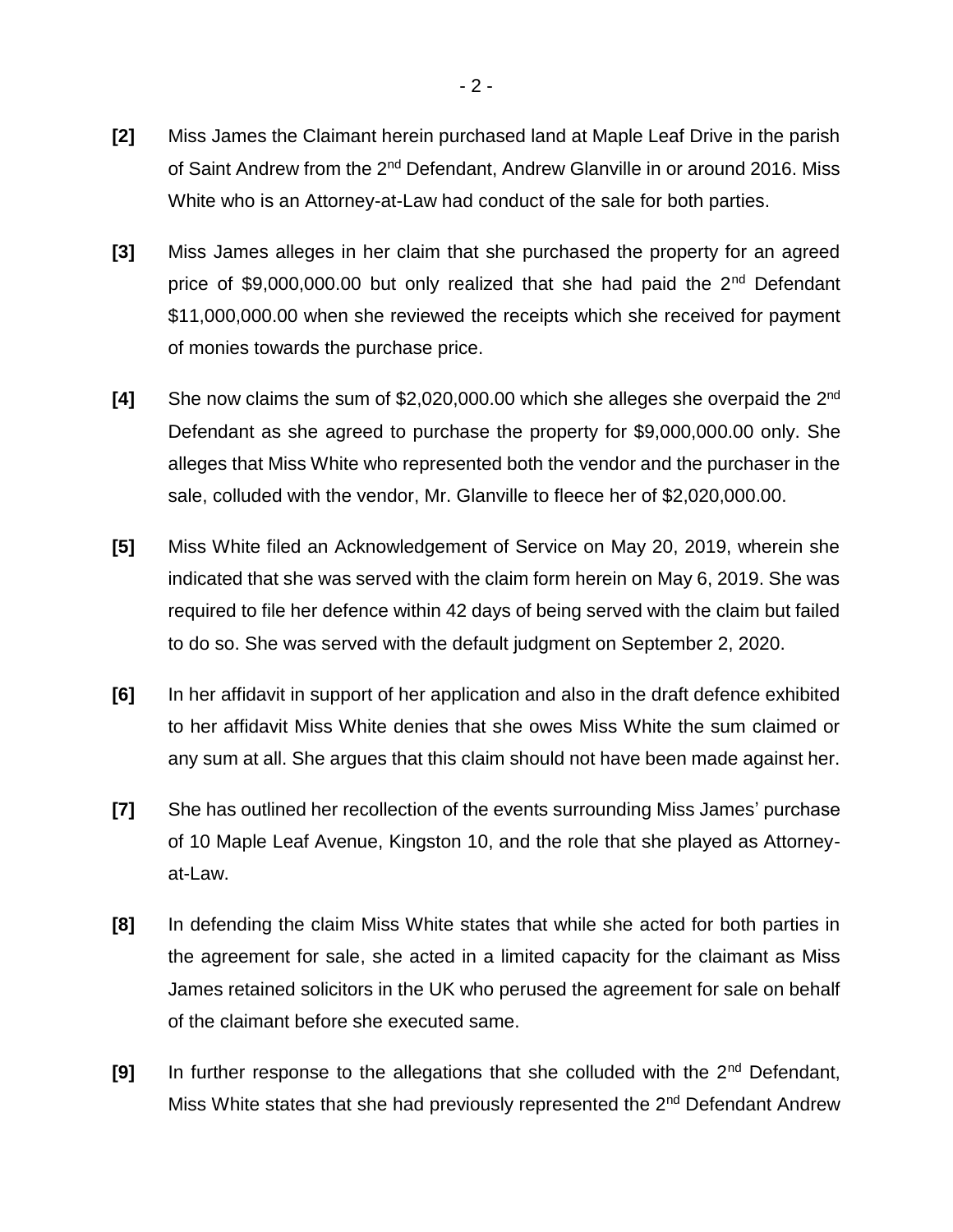Glanville in the purchase of the disputed land. She was contacted by Mr. Glanville and arranged to meet with him. She first met the Claimant at that meeting and it appeared to her that both parties had already discussed the purchase price of the property. Her discussion with both parties was limited to the government taxes payable on the sale price and the potential risk and tax benefits associated with what she referred to as a split agreement.

- **[10]** Thereafter she states that the parties entered into two separate contracts totalling \$11,000.000.00: \$9,000,000.00 for the property at Maple Leaf Avenue and \$2,020,00.00 for chattels.
- **[11]** Miss White also alleges in her defence that in September of 2016 the Claimant lodged a complaint at the General Legal Council (GLC) against her in relation to the said \$2,020,000.00 which she then alleged were fees owing to her by Miss White.
- **[12]** She also references previous inconsistent statements alleged to have been made by Miss James at this disciplinary hearing in relation to her knowledge about the purpose of the \$2,020,000.00 paid to the 2<sup>nd</sup> Defendant.
- **[13]** The 2nd Defendant also relies on the ruling by the GLC upholding a no case submission made by her Attorney-at-Law at the hearing and on this basis alleges that this case is res judicata.
- **[14]** She also raises the issue that the claim has been brought seven years after the purchase of the Maple leaf property was concluded.
- **[15]** In opposing the application on behalf of Miss James, it has been argued that the proposed defence relied on by Miss White is replete with mere assertions and that there is no chattel agreement exhibited to the defence although Miss White speaks to this agreement.
- **[16]** I am not persuaded that a Defendant who seeks to have a judgment set aside is required to provide documentary proof of her claim. It is to be remembered that at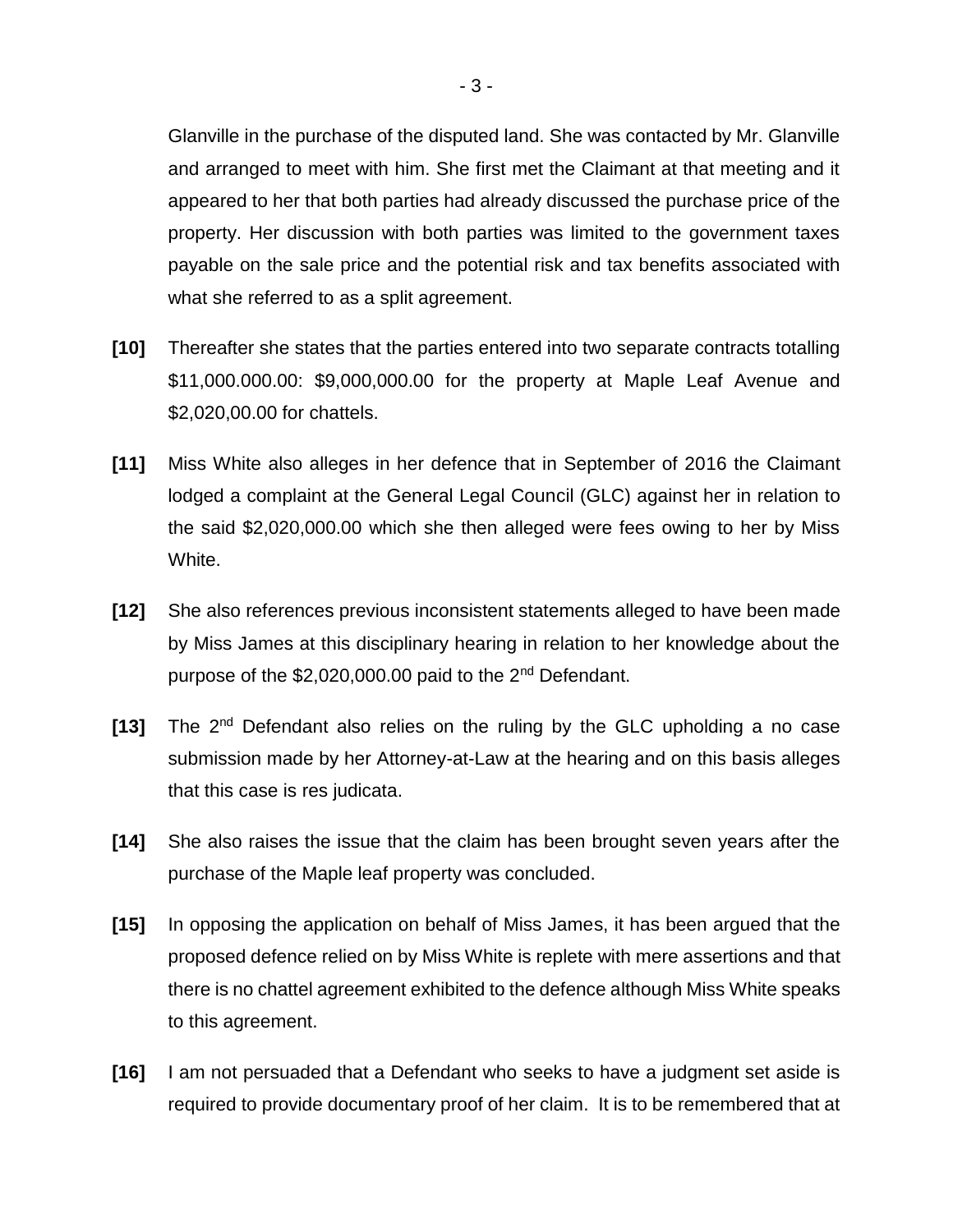this stage the court is not called upon and is not to embark upon a mini trial. All that is required is for the court to assess the reasonableness of the proposed defence. In addition, she did not state that she prepared that agreement. Proof of the existence of such an agreement is therefore an issue for trial.

- **[17]** The proposed defence was further challenged on the basis that although Miss White stated that she represented the Claimant in a minimal way, the agreement for sale lists her as the Attorney-at-Law representing both the purchaser and the vendor.
- **[18]** Paragraph 6 of the proposed defence is also challenged. Miss White alleges at paragraph 6, that she only issued receipts for the monies she received in her office and that the Claimant never questioned the statement of account given to her for \$9,000,000.00. Miss Edmondson argues on this basis that the 2<sup>nd</sup> Defendant admits to having given Miss James a statement of account for \$9,000,000.00 and not \$11,000,000.00.

#### **ANALYSIS**

- **[19]** It is now well known that the primary consideration in an application to set aside a judgment entered in default of defence is whether the Defendant has a good prospect of defending the Claimant's claim.
- **[20]** Civil Procedure Rules (CPR) 13.3 (1) speaks specifically to this requirement where it states:

*"The court may set aside or vary a judgment entered under Part 12 if the defendant has a real prospect of defending the claim."*

- *(2) In considering whether to set aside or vary a judgment under this rule, the court must consider whether the defendant has:*
	- *(a) applied to the court as soon as is reasonably practicable after finding out that judgment has been entered*
	- *(b) given a good explanation for the failure to file an acknowledgement of service or a defence, as the case may be."*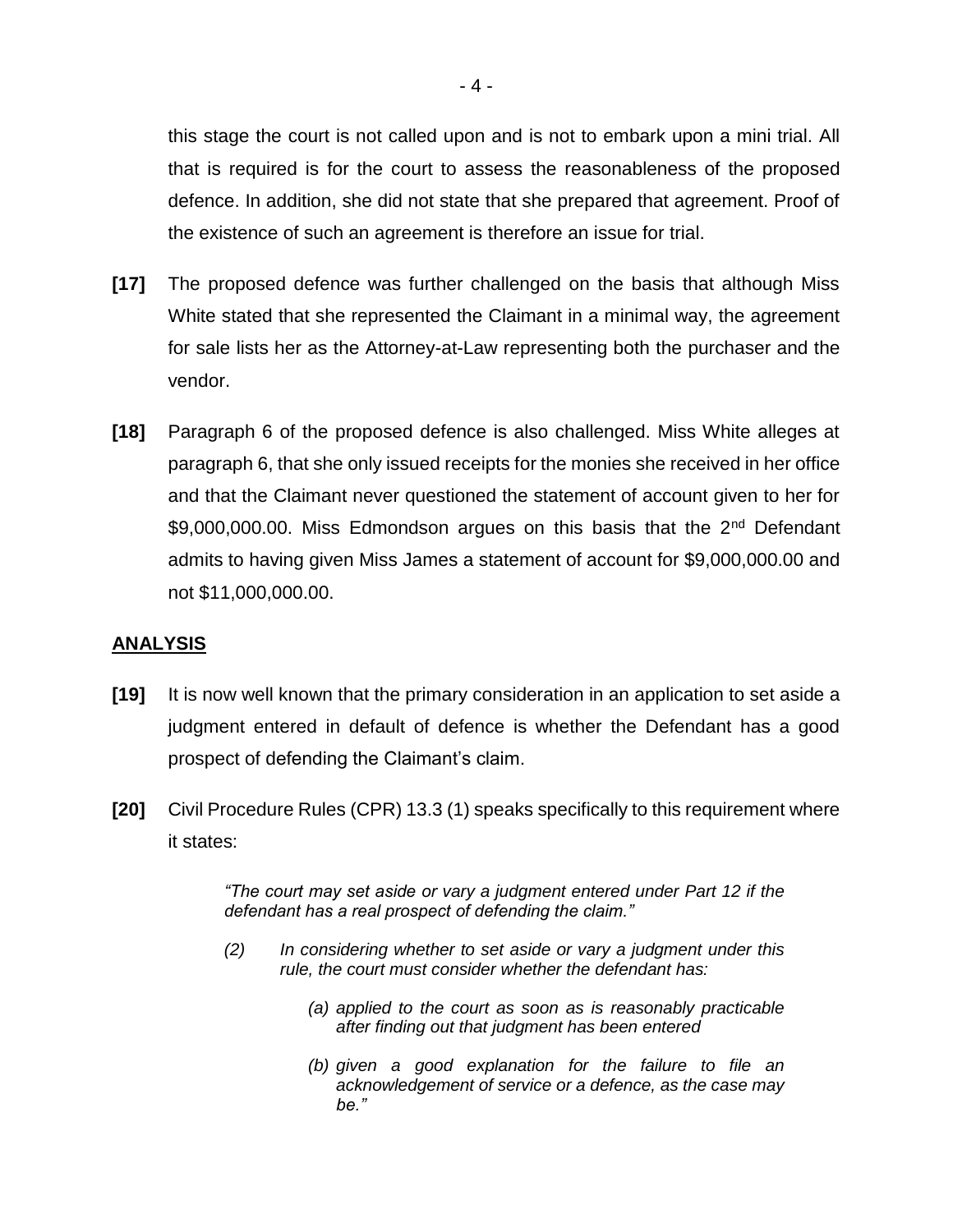- **[21]** It is therefore only after the Defendant has satisfied the court that it has a reasonable defence that the court will thereafter consider the other requirements under CPR 13. (2)- any delay in making the application and the reason given by the Defendant for failing to file the defence within the time prescribed by the rules. The court should also consider any likely prejudice that the Claimant may suffer where the judgment is set aside.
- **[22]** In **ED** *& F Man Liquid Products Limited v Patel and Another*, [2003] EWCA Civ. 472 (delivered April 3, 2003) Potter, LJ said that the distinction between a realistic and a fanciful prospect of success is that the defence sought to be argued must carry some degree of conviction. The Defendant must put forth a case which is better than merely arguable.
- **[23]** In *Jamaica Beverages Limited v Janet Edwards* [2010] JMCA App 11, the court said that the Defendant in default must demonstrate that its defence has a real prospect of success. This means there must be some evidence presented which the court can consider to determine whether there is such a prospect.
- **[24]** Put another way, the Defendant must file evidence to persuade the court that the proposed defence raises serious issues which provide a real prospect of the Defendant being able to successfully defend the claim. The evidence must be in sufficient detail to satisfy this test. Bare denials will certainly not provide this evidence.
- **[25]** There are good reasons for this requirement as the Claimant has a judgment of value albeit that it was entered in default and without the court considering the merits of the claim. The Defendant will need to provide a defence that is more than arguable to tilt the scales in his favour.
- **[26]** In considering whether Miss White has satisfied this threshold, I have observed that she has joined issue with several aspects of the Claimant's claim and outlined her recollection of the events to support the challenges she has raised to the Claimant's case.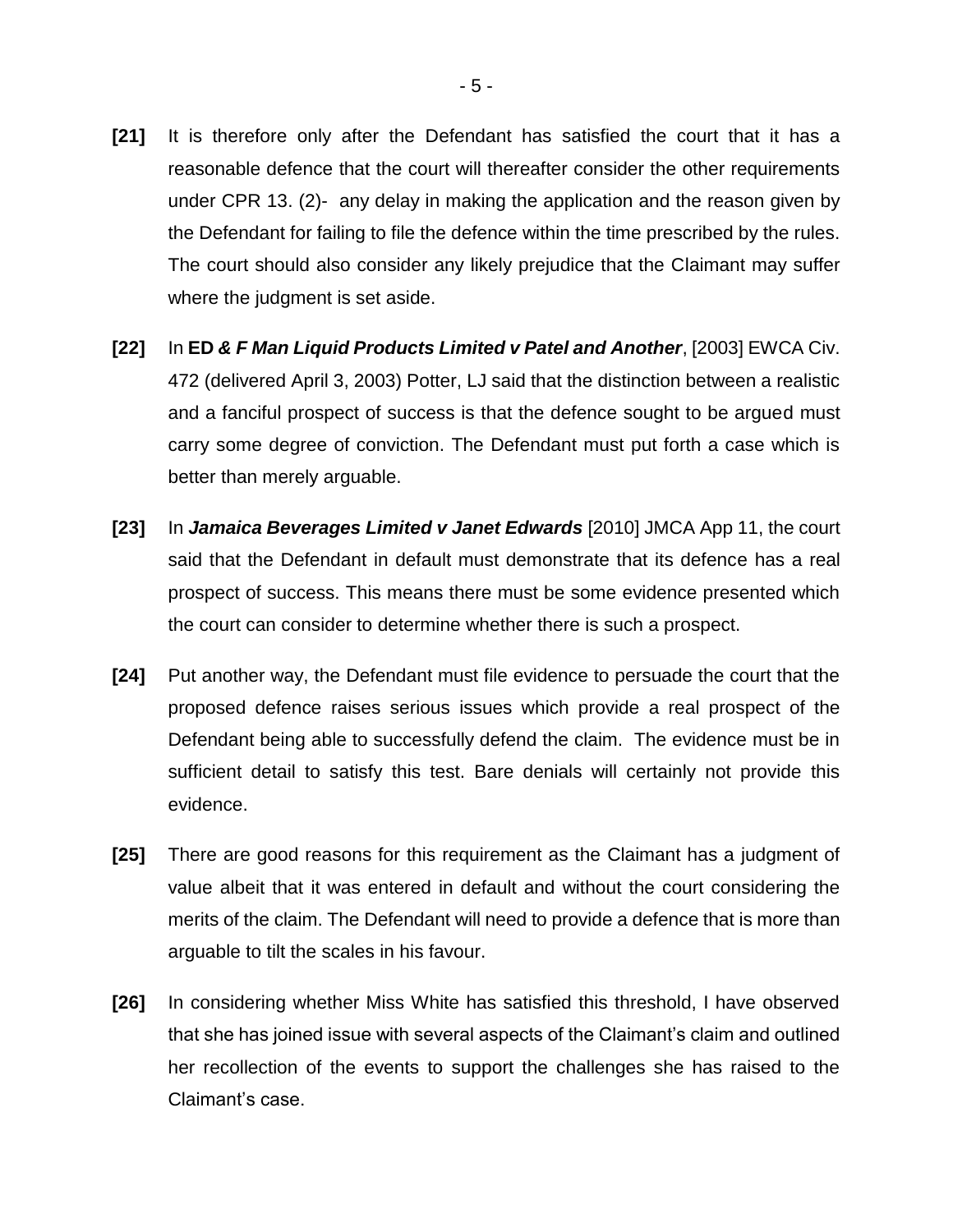- **[27]** The 1st Defendant has raised several issues that could not be resolved on the allegations set out in the Claimant's case and would therefore necessitate a trial where the parties' evidence is challenged under cross examination. Some of the issues I have identified are:
	- (a) What was the agreement as between the Claimant and the  $2<sup>nd</sup>$ Defendant?
	- (b) Was there an agreement for the sale of any chattels and was this agreement written or oral?
	- (c) Was the 2nd Defendant present when this agreement was made?
	- (d) If the agreement was written, who prepared this agreement?
	- (e) Did the  $2<sup>nd</sup>$  Defendant represent both parties what was the extent of this representation?
	- (f) Was the Claimant ever represented by UK solicitors?
	- (g) What was the complaint raised at the General Legal Counsel in relation to the \$2,020,000.00?
- **[28]** Although Miss Edmondson has submitted that the 1st Defendant seeks to rely on mere assertions, I could not agree with this statement. Her affidavit and proposed defence outline her evidence as to what she recalls took place as between the parties. At the trial of the claim, she will be required to give more detailed evidence and provide any documentation to substantiate her evidence.
- **[29]** To my mind the 1st Defendant would have satisfied the requirement to provide a defence with a realistic prospect of success.
- **[30]** I have also considered whether the other requirements of CPR 13.3 have been satisfied. Judgment in default of defence was entered on June 26, 2020 and served on the 1<sup>st</sup> Defendant through her Attorney-at-Law on September 2, 2020.The application to set aside the default judgment was filed on October 2, 2020.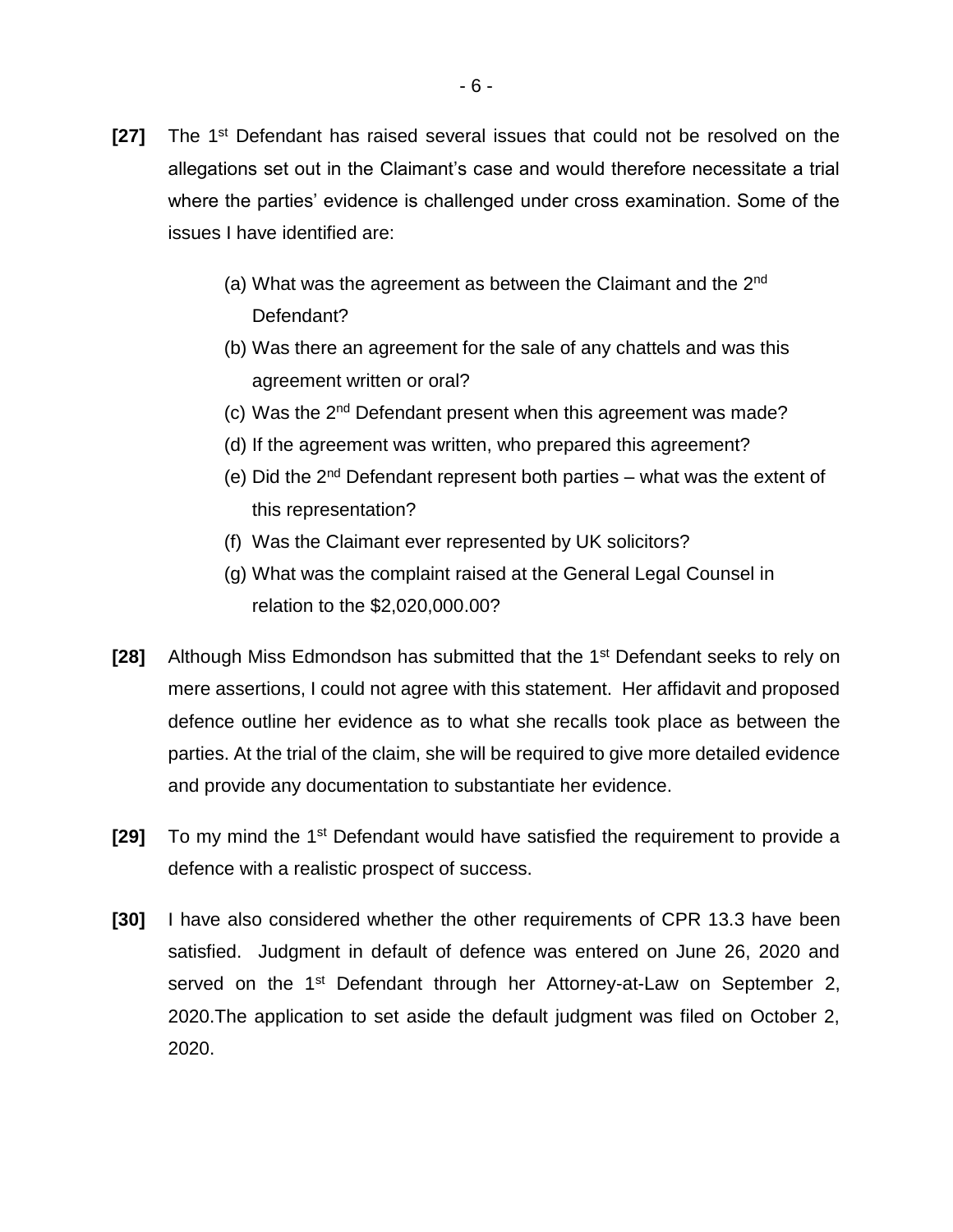- **[31]** In considering whether there was any delay in applying to set aside the default judgment, the court is concerned with the period from the date that the Defendant was first notified that the judgment had been entered against her to the date when she filed her application to set aside the default judgment.
- **[32]** The relevant period is therefore one month, the period between September 2, 2020 when the judgment was served on the 1<sup>st</sup> Defendant's Attorneys-at-Law and October 2, 2020 when she applied to set aside the default judgment.
- **[33]** I do not consider the period of one month to be egregious in the circumstances. The Claimant has not alleged any prejudice and there is no evidence before me to show that where the judgment is set aside the Claimant will be in anyway prejudiced in pursuing her claim at trial.
- **[34]** In explaining her failure to file a defence within the prescribed period, the 1st defendant said that she was preparing her affidavit in response to the claimant's complaint to the General Legal Council (GLC) and preparing her case generally. Miss Edmondson has submitted that she has not provided a good explanation for failing to file a defence as she was required to file her defence long before the express ruling of the General Legal Council was made. She further submits that the only documents relied upon by the claimant before the GLC were the documents and receipts disclosed by Miss White.
- **[35]** Miss White's explanation does not reflect that she intentionally breached the rules of court. Her breach may have been through inadvertence as she has explained that she was preparing a case to defend herself at the GLC and her ability to practice as an Attorney-at-law.
- **[36]** In considering the explanation put forth by the 1<sup>st</sup> defendant for failing to file her defence, I am guided by Edwards, J (as she then was) in *Sean Greaves v Calvin Chung* [2019] JMCA Civ 45, where she said that a judge is required to determine at her discretion whether as a question of fact, a good explanation has been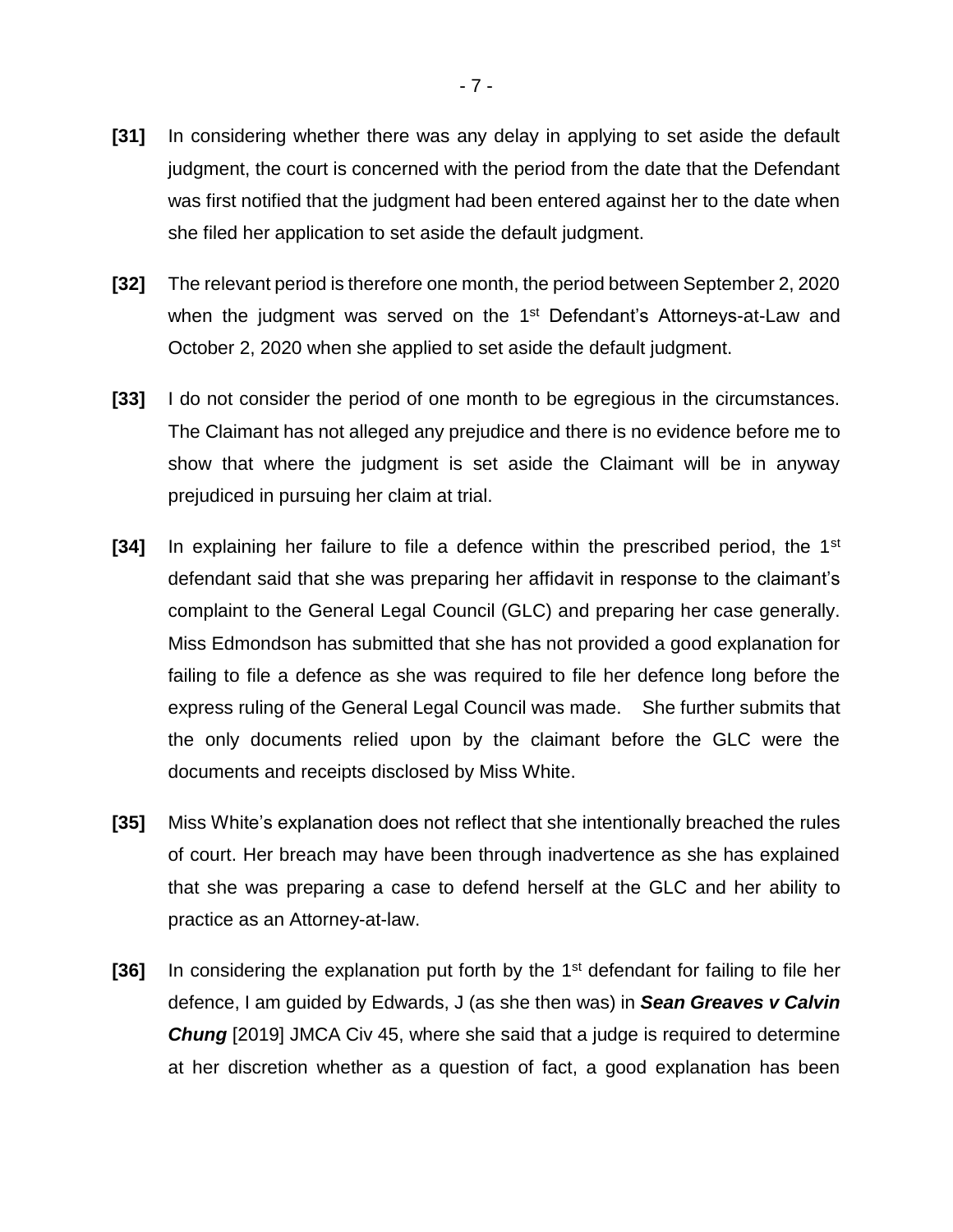provided in all the circumstances of the case. The judge is not required to look for an infallible explanation.

- **[37]** If I am incorrect in my assessment of her explanation, and she has not provided a good explanation for failing to file her defence, this is not detrimental to her application. As Phillips, JA reminded us in *Merlene Murray-Brown v Dunstan Harper & Winsome Harper* [2010] JMCA App 1 the provisions of CPR 13.2 are no longer cumulative which would provide a knockout blow if one of the criteria is not met.
- **[38]** For the foregoing reasons I am satisfied that the judgment entered against the 1st Defendant in this claim should be set aside as the  $1<sup>st</sup>$  Defendant's proposed defence has joined issue with several aspects of the Claimant's claim that are best resolved at a trial. I am satisfied that she has established that she has a real prospect of defending the claim.
- **[39]** Although it was argued by counsel for the 1<sup>st</sup> Defendant that res judicata applies, I do not agree. The complaint before the General Legal Council surrounded the conduct of Miss White and whether disciplinary action should be taken against her. The claim before this court in relation to Miss White, differs significantly as the Claimant is asking the court to consider whether Miss White had a fiduciary duty to the Claimant, whether this duty was breached by the alleged collusion between the Defendants resulting in Miss James paying over \$2,020,000.00 in excess of the agreed purchase price for the property at Maple Leaf Avenue.

#### **DISPOSITION**

- **[40]** In disposing of this matter, I will make the following case management orders:
	- (a) The time to file and serve the defence herein is extended and the defence of the 1st Defendant is to be filed and served on or before May 7, 2021.
	- (b) Mediation in this claim is dispensed with.
	- (c) Standard Disclosure is to take place on or before June 18, 2021.